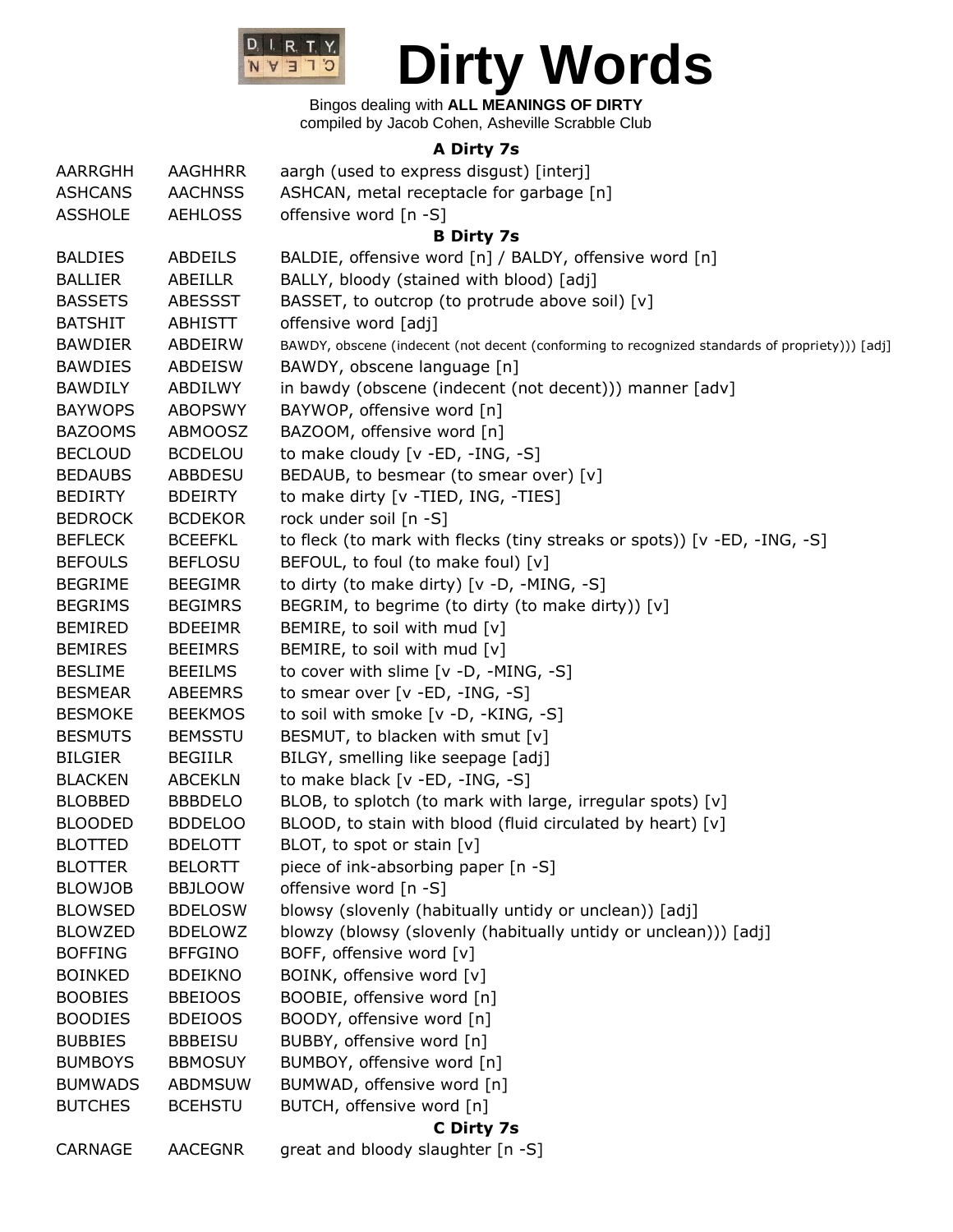

| <b>CESSPIT</b> | <b>CEIPSST</b> | cesspool (covered well or pit for sewage) [n -S]                                          |
|----------------|----------------|-------------------------------------------------------------------------------------------|
| <b>CHAOSES</b> | <b>ACEHOSS</b> | CHAOS, state of total disorder; confused mass [n]                                         |
| <b>CHAOTIC</b> | <b>ACCHIOT</b> | CHAOS, state of total disorder; confused mass [adj]                                       |
| <b>CHYTRID</b> | <b>CDHIRTY</b> | aquatic or soil fungus [n -S]                                                             |
| <b>CINEOLE</b> | <b>CEEILNO</b> | cineol (liquid used as antiseptic) [n -S]                                                 |
| <b>CINEOLS</b> | <b>CEILNOS</b> | CINEOL, liquid used as antiseptic [n]                                                     |
| <b>CLEANED</b> | <b>ACDEELN</b> | CLEAN, to rid of dirt or stain [v]                                                        |
| <b>CLEANER</b> | <b>ACEELNR</b> | CLEAN, free from dirt or stain [adj] / one that cleans (to rid of dirt or stain) [n -S]   |
| <b>CLEANSE</b> | <b>ACEELNS</b> | to clean (to rid of dirt or stain) [v -D, -SING, -S]                                      |
| <b>CLUTTER</b> | <b>CELRTTU</b> | to pile in disorderly state [v -ED, -ING, -S]                                             |
| <b>COJONES</b> | <b>CEJNOOS</b> | offensive word [n]                                                                        |
| <b>COLLIED</b> | <b>CDEILLO</b> | COLLY, to blacken with coal dust $[v]$                                                    |
| <b>COLLIES</b> | <b>CEILLOS</b> | COLLY, to blacken with coal dust $[v]$                                                    |
| <b>COMSYMP</b> | <b>CMMOPSY</b> | offensive word [n -S]                                                                     |
| <b>COWFLAP</b> | <b>ACFLOPW</b> | cowflop (cowpat (dropping of cow dung)) [n -S]                                            |
| <b>COWFLOP</b> | <b>CFLOOPW</b> | cowpat (dropping of cow dung) [n -S]                                                      |
| <b>COWPATS</b> | <b>ACOPSTW</b> | COWPAT, dropping of cow dung [n]                                                          |
| <b>COWPIES</b> | <b>CEIOPSW</b> | COWPIE, cowpat (dropping of cow dung) [n]                                                 |
| <b>COWPLOP</b> | <b>CLOOPPW</b> | cowpat (dropping of cow dung) [n -S]                                                      |
| <b>CRAPOLA</b> | <b>AACLOPR</b> | nonsense, drivel [n -S]                                                                   |
| <b>CRAPPER</b> | <b>ACEPPRR</b> | offensive word [n -S]                                                                     |
| <b>CRASSER</b> | <b>ACERRSS</b> | CRASS, grossly vulgar or stupid [adj]                                                     |
| <b>CRASSLY</b> | <b>ACLRSSY</b> | CRASS, grossly vulgar or stupid [adv]                                                     |
| <b>CRESOLS</b> | <b>CELORSS</b> | CRESOL, chemical disinfectant [n]                                                         |
| <b>CROCKED</b> | <b>CCDEKOR</b> | CROCK, to soil (to make dirty) [v]                                                        |
| <b>CRUDELY</b> | <b>CDELRUY</b> | CRUDE, unrefined (not refined (to free from impurities)) [adv]                            |
| <b>CRUDEST</b> | <b>CDERSTU</b> | CRUDE, unrefined (not refined (to free from impurities)) [adj]                            |
| <b>CRUDITY</b> | <b>CDIRTUY</b> | state of being crude (unrefined (not refined (refine))) [n -TIES]                         |
| <b>CULCHIE</b> | <b>CCEHILU</b> | offensive word [n -S] / offensive word [adj -R, -ST]                                      |
| <b>CULSHIE</b> | <b>CEHILSU</b> | offensive word [n -S] / offensive word [adj -R, -ST]                                      |
| <b>CUMMING</b> | <b>CGIMMNU</b> | CUM, offensive word [v]                                                                   |
|                |                | D Dirty 7s                                                                                |
| <b>DAGGLED</b> | <b>ADDEGGL</b> | DAGGLE, to drag in mud [v]                                                                |
| <b>DAGGLES</b> | <b>ADEGGLS</b> | DAGGLE, to drag in mud [v]                                                                |
| <b>DAGLOCK</b> | <b>ACDGKLO</b> | dirty or tangled lock of wool [n -S]                                                      |
| <b>DAMNERS</b> | <b>ADEMNRS</b> | DAMNER, one that damns (to curse (to wish evil upon)) [n]                                 |
| <b>DAMNEST</b> | <b>ADEMNST</b> | damndest (utmost (greatest degree or amount)) [n -S]                                      |
| <b>DAMNING</b> | <b>ADGIMNN</b> | DAMN, to curse (to wish evil upon) [v]                                                    |
| <b>DAUBERS</b> | <b>ABDERSU</b> | DAUBER, one that daubs (to smear (to spread with sticky, greasy, or dirty substance)) [n] |
| <b>DAUBIER</b> | ABDEIRU        | DAUBY, smeary (smeared) [adj]                                                             |
| <b>DAUBING</b> | ABDGINU        | DAUB, to smear (to spread with sticky, greasy, or dirty substance) [v]                    |
| <b>DEFACED</b> | <b>ACDDEEF</b> | DEFACE, to mar appearance of $[v]$                                                        |
| <b>DEFACER</b> | <b>ACDEEFR</b> | one that defaces (to mar appearance of) [n -S]                                            |
| <b>DEFACES</b> | <b>ACDEEFS</b> | DEFACE, to mar appearance of [v]                                                          |
| <b>DEFILED</b> | <b>DDEEFIL</b> | DEFILE, to make dirty [v]                                                                 |
| <b>DEFILER</b> | <b>DEEFILR</b> | one that defiles (to make dirty) [n -S]                                                   |
| <b>DEFILES</b> | <b>DEEFILS</b> | DEFILE, to make dirty [v]                                                                 |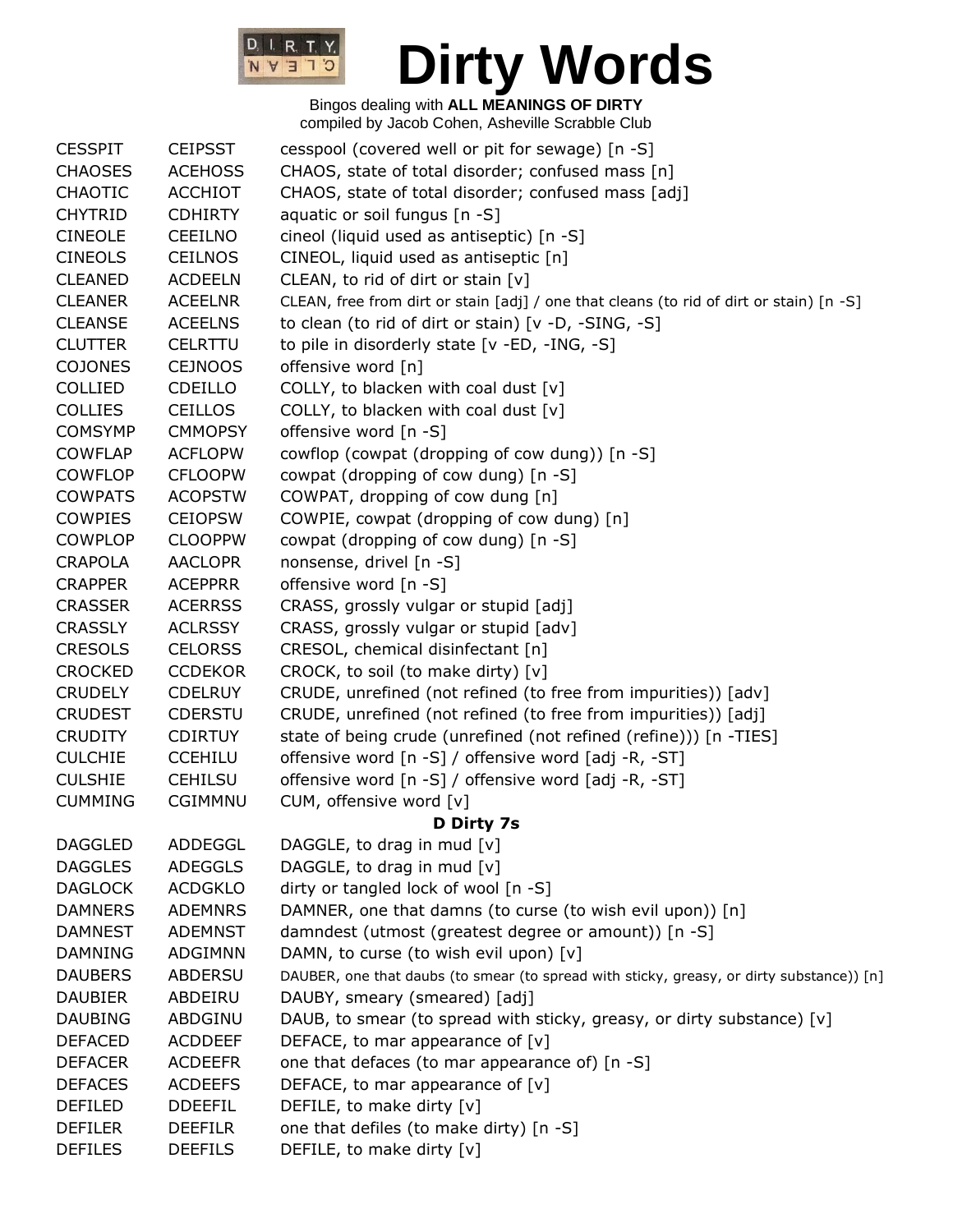

| <b>DEGRADE</b> | ADDEEGR        | to debase $[v -D, -DING, -S]$                                                  |
|----------------|----------------|--------------------------------------------------------------------------------|
| <b>DEJECTA</b> | <b>ACDEEJT</b> | excrements $[n]$                                                               |
| <b>DELOUSE</b> | <b>DEELOSU</b> | to remove lice from [v -D, -SING, -S]                                          |
| <b>DEPRAVE</b> | ADEEPRV        | to corrupt in morals $[v -D, -VING, -S]$                                       |
| <b>DERANGE</b> | <b>ADEEGNR</b> | to disorder (to put out of order) [v -D, -GING, -S]                            |
| <b>DESTAIN</b> | <b>ADEINST</b> | to remove stain from [v -ED, -ING, -S]                                         |
| <b>DETERGE</b> | <b>DEEEGRT</b> | to cleanse (to clean (to rid of dirt or stain)) [v -D, -GING, -S]              |
| <b>DICKING</b> | <b>CDGIIKN</b> | DICK, offensive word [v]                                                       |
| <b>DINGIER</b> | <b>DEGIINR</b> | DINGY, grimy (dirty (unclean (not clean))) [adj]                               |
| <b>DINGILY</b> | <b>DGIILNY</b> | in dingy (grimy (dirty (unclean))) manner [adv]                                |
| <b>DIPSHIT</b> | <b>DHIIPST</b> | offensive word [n -S]                                                          |
| <b>DIRTBAG</b> | <b>ABDGIRT</b> | dirty or contemptible person [n -S]                                            |
| <b>DIRTIED</b> | <b>DDEIIRT</b> | DIRTY, to make dirty [v]                                                       |
| <b>DIRTIER</b> | DEIIRRT        | DIRTY, unclean (not clean (free from dirt or stain)) [adj]                     |
| <b>DIRTIES</b> | <b>DEIIRST</b> | DIRTY, to make dirty [v]                                                       |
| <b>DIRTILY</b> | <b>DIILRTY</b> | DIRTY, unclean (not clean (free from dirt or stain)) [adv]                     |
| <b>DISTAIN</b> | <b>ADIINST</b> | to stain (to discolor or dirty) [v -ED, -ING, -S]                              |
| DOODOOS        | <b>DD0000S</b> | DOODOO, feces (bodily waste discharged through anus) [n]                       |
| <b>DOPANTS</b> | <b>ADNOPST</b> | DOPANT, impurity added to pure substance [n]                                   |
| <b>DOTIEST</b> | <b>DEIOSTT</b> | DOTY, stained by decay [adj]                                                   |
| <b>DOWDIER</b> | <b>DDEIORW</b> | DOWDY, lacking in stylishness or neatness [adj]                                |
| <b>DOWDILY</b> | <b>DDILOWY</b> | DOWDY, lacking in stylishness or neatness [adv]                                |
| <b>DRABBLE</b> | ABBDELR        | to draggle (to make wet and dirty) [v -D, -LING, -S]                           |
| <b>DRAGGLE</b> | <b>ADEGGLR</b> | to make wet and dirty [v -D, -LING, -S]                                        |
| <b>DREDGED</b> | <b>DDDEEGR</b> | DREDGE, to clear with dredge (machine for scooping mud) [v]                    |
| <b>DREDGER</b> | <b>DDEEGRR</b> | one that dredges (to clear with dredge (machine for scooping mud)) [n -S]      |
| <b>DREDGES</b> | <b>DDEEGRS</b> | DREDGE, to clear with dredge (machine for scooping mud) [v]                    |
| <b>DUNGIER</b> | DEGINRU        | DUNGY, filthy (offensively dirty) [adj]                                        |
| <b>DUNGING</b> | <b>DGGINNU</b> | DUNG, to fertilize with manure [v]                                             |
| <b>DURNING</b> | <b>DGINNRU</b> | DURN, to damn (to curse (to wish evil upon)) [v]                               |
| <b>DUSTBIN</b> | <b>BDINSTU</b> | trash can $[n - S]$                                                            |
| <b>DUSTERS</b> | <b>DERSSTU</b> | DUSTER, one that dusts (to make free of dust (minute particles of matter)) [n] |
| <b>DUSTIER</b> | <b>DEIRSTU</b> | DUSTY, full of dust [adj]                                                      |
| <b>DUSTILY</b> | <b>DILSTUY</b> | in dusty (full of dust) manner [adv]                                           |
| <b>DUSTING</b> | <b>DGINSTU</b> | DUST, to make free of dust (minute particles of matter) [v]                    |
| <b>DUSTMAN</b> | ADMNSTU        | trashman (person who removes trash) [n -MEN]                                   |
| <b>DUSTOFF</b> | <b>DFFOSTU</b> | military helicopter for evacuating wounded [n -S]                              |
| <b>DUSTPAN</b> | <b>ADNPSTU</b> | pan for holding swept dust [n -S]                                              |
| <b>DUSTRAG</b> | ADGRSTU        | rag used for dusting [n -]                                                     |
| <b>DUSTUPS</b> | <b>DPSSTUU</b> | DUSTUP, argument (discussion involving differing points of view) [n]           |
|                |                | <b>E Dirty 7s</b>                                                              |
| <b>EARTHED</b> | <b>ADEEHRT</b> | EARTH, to cover with earth (soil) $[v]$                                        |
| <b>ECHARDS</b> | <b>ACDEHRS</b> | ECHARD, water in soil not available to plants [n]                              |
| <b>EDAPHIC</b> | <b>ACDEHIP</b> | pertaining to soil [adj]                                                       |
| <b>EGESTED</b> | <b>DEEEGST</b> | EGEST, to discharge from body [v]                                              |
| <b>ELUVIAL</b> | AEILLUV        | pertaining to eluvium (soil deposit) [adj]                                     |
| <b>ELUVIUM</b> | EILMUUV        | soil deposit [n -IA, -S]                                                       |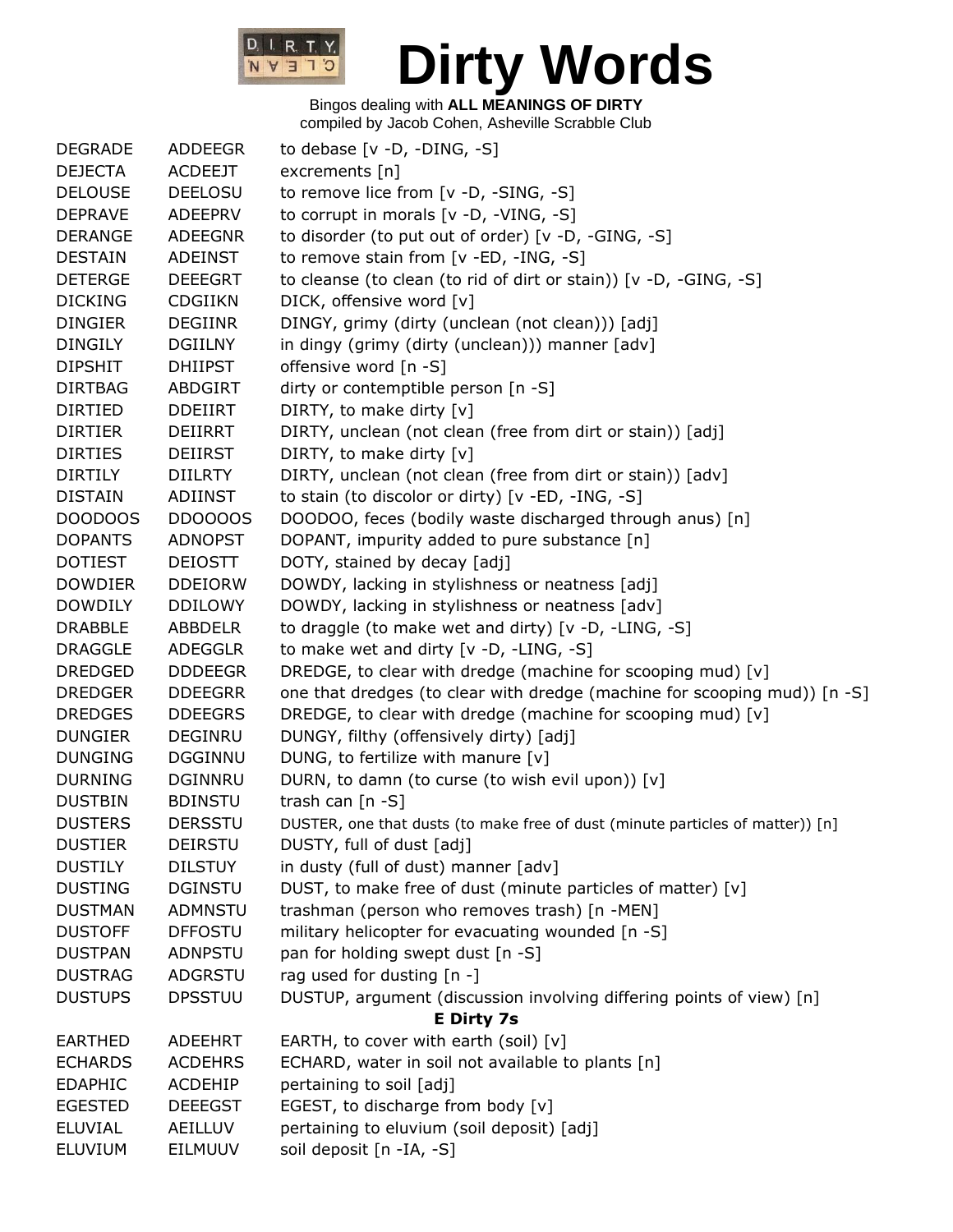

| <b>EMBRUED</b> | <b>BDEEMRU</b> | EMBRUE, to imbrue (to stain (to discolor or dirty)) $[v]$                               |
|----------------|----------------|-----------------------------------------------------------------------------------------|
| <b>EMBRUES</b> | <b>BEEMRSU</b> | EMBRUE, to imbrue (to stain (to discolor or dirty)) [v]                                 |
| <b>EXCRETA</b> | <b>ACEERTX</b> | excreted matter [n EXCRETA]                                                             |
|                |                | F Dirty 7s                                                                              |
| <b>FALLOUT</b> | <b>AFLLOTU</b> | radioactive debris resulting from nuclear explosion [n -S]                              |
| <b>FARTING</b> | <b>AFGINRT</b> | FART, offensive word [v]                                                                |
| <b>FATSOES</b> | <b>AEFOSST</b> | FATSO, offensive word [n]                                                               |
| <b>FECULAE</b> | <b>ACEEFLU</b> | FECULA, fecal matter [n]                                                                |
| <b>FISTING</b> | <b>FGIINST</b> | offensive word [n -S]                                                                   |
| <b>FLECKED</b> | <b>CDEEFKL</b> | FLECK, to mark with flecks (tiny streaks or spots) [v]                                  |
| <b>FOULEST</b> | <b>EFLOSTU</b> | FOUL, offensive to senses [adj]                                                         |
| <b>FOULING</b> | <b>FGILNOU</b> | FOUL, to make foul [v]                                                                  |
| <b>FROWSTY</b> | <b>FORSTWY</b> | musty [adj -TIER, -TIEST]                                                               |
| <b>FUCKERS</b> | <b>CEFKRSU</b> | FUCKER, offensive word [n]                                                              |
| <b>FUCKING</b> | <b>CFGIKNU</b> | FUCK, offensive word [v]                                                                |
| <b>FUCKOFF</b> | <b>CFFFKOU</b> | offensive word [n -S]                                                                   |
| <b>FUCKUPS</b> |                |                                                                                         |
|                | <b>CFKPSUU</b> | FUCKUP, offensive word [n]                                                              |
| <b>FUCKWIT</b> | <b>CFIKTUW</b> | offensive word [n -S]                                                                   |
| <b>FUGGIER</b> | <b>EFGGIRU</b> | FUGGY, stuffy and odorous [adj]                                                         |
| <b>FUGGILY</b> | <b>FGGILUY</b> | FUGGY, stuffy and odorous [adv]                                                         |
| <b>FUGGING</b> | <b>FGGGINU</b> | FUG, to make stuffy and odorous [v]                                                     |
| <b>FUNKIER</b> | EFIKNRU        | FUNKY, having offensive odor [adj]                                                      |
| <b>FUNKILY</b> | <b>FIKLNUY</b> | FUNKY, having offensive odor [adv]                                                      |
| <b>FUSTIER</b> | <b>EFIRSTU</b> | FUSTY, musty [adj]                                                                      |
| <b>FUZZIER</b> | EFIRUZZ        | FUZZY, blurry (unclear (not clear (clean and pure))) [adj]                              |
| <b>FUZZILY</b> | <b>FILUYZZ</b> | FUZZY, blurry (unclear (not clear (clean and pure))) [adv]                              |
|                |                | <b>G Dirty 7s</b>                                                                       |
| <b>GARBAGE</b> | AABEGGR        | food waste [n -S]                                                                       |
| <b>GARBAGY</b> | AABGGRY        | GARBAGE, food waste [adj]                                                               |
| <b>GAUMING</b> | AGGIMNU        | GAUM, to smear (to spread with sticky, greasy, or dirty substance) [v]                  |
| <b>GERMIER</b> | <b>EEGIMRR</b> | GERMY, full of germs [adj]                                                              |
| <b>GODDAMN</b> | <b>ADDGMNO</b> | offensive word [v -ED, -ING, -S]                                                        |
| <b>GODDAMS</b> | <b>ADDGMOS</b> | GODDAM, offensive word [v]                                                              |
| <b>GOOLIES</b> | <b>EGILOOS</b> | GOOLIE, offensive word [n] / GOOLY, offensive word [n]                                  |
| <b>GORIEST</b> | <b>EGIORST</b> | GORY, bloody (stained with blood) [adj]                                                 |
| <b>GORMING</b> | <b>GGIMNOR</b> | GORM, to gaum (to smear (to spread with sticky, greasy, or dirty substance)) [v]        |
| <b>GRIMIER</b> | <b>EGIIMRR</b> | GRIMY, dirty (unclean (not clean (free from dirt or stain))) [adj]                      |
| <b>GRIMILY</b> | <b>GIILMRY</b> | in grimy (dirty (unclean (not clean))) manner [adv]                                     |
| <b>GRIMING</b> | <b>GGIIMNR</b> | GRIME, to make dirty [v]                                                                |
| <b>GRODIER</b> | <b>DEGIORR</b> | GRODY, sleazy (of low quality or character) [adj]                                       |
| <b>GRUBBED</b> | <b>BBDEGRU</b> | GRUB, to dig (to break up, turn over, or remove earth) [v]                              |
| <b>GRUBBER</b> | <b>BBEGRRU</b> | one that grubs (to dig (to break up, turn over, or remove earth)) [n -S]                |
| <b>GRUNGER</b> | <b>EGGNRRU</b> | fan of style of rock music and associated fashions [n -S]                               |
| <b>GRUNGES</b> | <b>EGGNRSU</b> | GRUNGE, dirt (earth or soil) [n]                                                        |
| <b>GUMMERS</b> | <b>EGMMRSU</b> | GUMMER, one that gums (to smear, seal, or clog with gum (sticky, viscid substance)) [n] |
| <b>GUMMIER</b> | EGIMMRU        | GUMMY, resembling gum [adj]                                                             |
| <b>GUMMING</b> | <b>GGIMMNU</b> | GUM, to smear, seal, or clog with gum (sticky, viscid substance) [v]                    |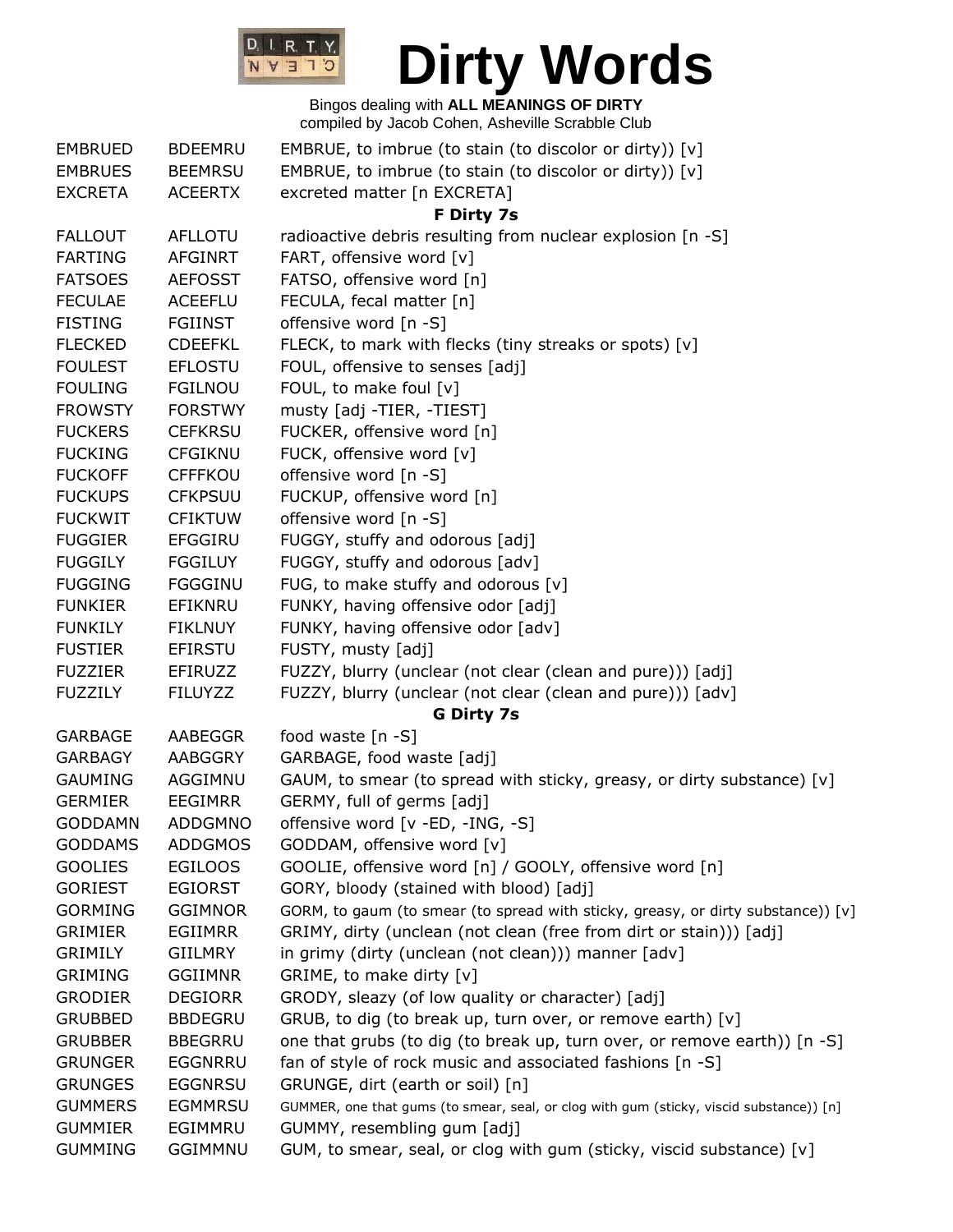

| <b>GUMMOSE</b> | <b>EGMMOSU</b> | gummy [adj]                                                                                   |
|----------------|----------------|-----------------------------------------------------------------------------------------------|
| <b>GUMMOUS</b> | <b>GMMOSSU</b> | gummy [adj]                                                                                   |
| <b>GUNGIER</b> | EGGINRU        | GUNGY, gunky (filthy, sticky, or greasy) [adj]                                                |
| <b>GUNGING</b> | <b>GGGINNU</b> | GUNGE, to obstruct with gunky material [v]                                                    |
| <b>GUNKIER</b> | EGIKNRU        | GUNKY, filthy, sticky, or greasy [adj]                                                        |
| <b>GURRIES</b> | <b>EGIRRSU</b> | GURRY, fish offal (waste material) [n]                                                        |
| <b>GUTTERY</b> | <b>EGRTTUY</b> | marked by extreme vulgarity or indecency [adj]                                                |
| <b>GUTTING</b> | <b>GGINTTU</b> | GUT, to remove intestines of $[v]$                                                            |
| <b>GYTTJAS</b> | <b>AGJSTTY</b> | GYTTJA, organically rich mud [n]                                                              |
|                |                | H Dirty 7s                                                                                    |
| <b>HARDASS</b> | <b>AADHRSS</b> | offensive word [n -S]                                                                         |
| <b>HARDPAN</b> | <b>AADHNPR</b> | layer of hard subsoil [n -S]                                                                  |
| <b>HARROWS</b> | <b>AHORRSW</b> | HARROW, to break up and level soil [v]                                                        |
| <b>HAZIEST</b> | <b>AEHISTZ</b> | HAZY, unclear (not clear (clean and pure)) [adj]                                              |
| <b>HOGWASH</b> | <b>AGHHOSW</b> | meaningless talk [n -ES]                                                                      |
| <b>HOLARDS</b> | <b>ADHLORS</b> | HOLARD, total quantity of water in soil [n]                                                   |
| <b>HOTBEDS</b> | <b>BDEHOST</b> | HOTBED, bed of rich soil [n]                                                                  |
|                |                | I Dirty 7s                                                                                    |
| <b>ICKIEST</b> | <b>CEIIKST</b> | ICKY, repulsive [adj]                                                                         |
| ILLUVIA        | AIILLUV        | ILLUVIUM, type of material accumulated in soil [n]                                            |
| <b>IMBRUED</b> | <b>BDEIMRU</b> | IMBRUE, to stain (to discolor or dirty) [v]                                                   |
| <b>IMBRUES</b> | <b>BEIMRSU</b> | IMBRUE, to stain (to discolor or dirty) [v]                                                   |
| <b>IMPURER</b> | EIMPRRU        | IMPURE, not pure (free from anything different, inferior, or contaminating) [adj]             |
| <b>INFECTS</b> | <b>CEFINST</b> | INFECT, to contaminate with disease-producing germs [v]                                       |
| <b>INFESTS</b> | <b>EFINSST</b> | INFEST, to overrun in large numbers $[v]$                                                     |
|                |                | J Dirty 7s                                                                                    |
| <b>JANITOR</b> | <b>AIJNORT</b> | maintenance man [n -S]                                                                        |
| <b>JIVEASS</b> | <b>AEIJSSV</b> | offensive word [adj]                                                                          |
| <b>JOHNSON</b> | <b>HJNNOOS</b> | offensive word [n -S]                                                                         |
| <b>JUNKING</b> | <b>GIJKNNU</b> | JUNK, to discard as trash [v]                                                                 |
|                |                | <b>K Dirty 7s</b>                                                                             |
|                |                | L Dirty 7s                                                                                    |
| <b>LATOSOL</b> | <b>ALLOOST</b> | tropical soil [n -S]                                                                          |
| <b>LAUNDER</b> | ADELNRU        | to wash clothes [v -ED, -ING, -S]                                                             |
| <b>LECHERS</b> | <b>CEEHLRS</b> | LECHER, to engage in lechery [v]                                                              |
| <b>LECHERY</b> | <b>CEEHLRY</b> | excessive sexual indulgence [n -RIES]                                                         |
| <b>LECHING</b> | <b>CEGHILN</b> | LECH, to engage in lechery $[v]$                                                              |
| <b>LEWDEST</b> | <b>DEELSTW</b> | LEWD, obscene (indecent (not decent (conforming to recognized standards of propriety))) [adj] |
| <b>LIBBERS</b> | <b>BBEILRS</b> | LIBBER, offensive word [n]                                                                    |
| <b>LITTERS</b> | <b>EILRSTT</b> | LITTER, to scatter rubbish about $[v]$                                                        |
| <b>LITTERY</b> | <b>EILRTTY</b> | covered with rubbish [adj]                                                                    |
| LOAMING        | <b>AGILMNO</b> | LOAM, to cover with loam (type of soil) [v]                                                   |
| LOESSAL        | <b>AELLOSS</b> | LOESS, soil deposit [adj]                                                                     |
| <b>LOESSES</b> | <b>EELOSSS</b> | LOESS, soil deposit [n]                                                                       |
| LOESSIC        | <b>CEILOSS</b> | LOESS, soil deposit [adj]                                                                     |
|                |                | <b>M Dirty 7s</b>                                                                             |
| <b>MALKINS</b> | <b>AIKLMNS</b> | MALKIN, untidy woman [n]                                                                      |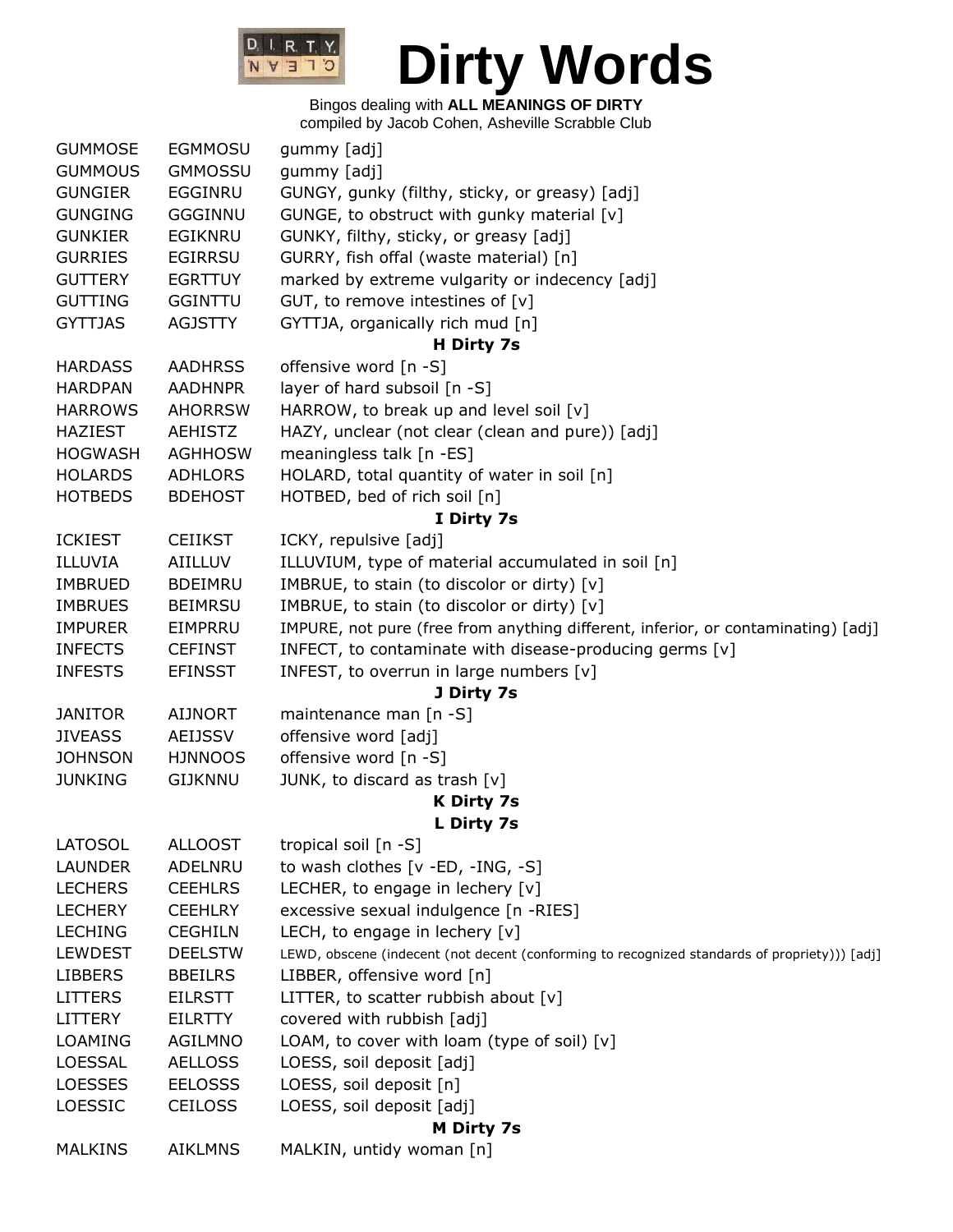

| <b>MANURED</b> | ADEMNRU        | MANURE, to fertilize with manure (animal excrement) [v]               |
|----------------|----------------|-----------------------------------------------------------------------|
| <b>MANURER</b> | AEMNRRU        | one that manures (to fertilize with manure (animal excrement)) [n -S] |
| <b>MANURES</b> | <b>AEMNRSU</b> | MANURE, to fertilize with manure (animal excrement) [v]               |
| <b>MELENAS</b> | <b>AEELMNS</b> | MELENA, condition marked by black tarry stool [n]                     |
| <b>MESSIER</b> | <b>EEIMRSS</b> | MESSY, dirty or untidy [adj]                                          |
| <b>MESSILY</b> | <b>EILMSSY</b> | in messy (dirty or untidy) manner [adv]                               |
| <b>MESSING</b> | <b>EGIMNSS</b> | MESS, to make dirty or untidy $[v]$                                   |
| <b>MIDDENS</b> | <b>DDEIMNS</b> | MIDDEN, dunghill (heap of manure) [n]                                 |
| <b>MIRKEST</b> | <b>EIKMRST</b> | MIRK, murk (dark (having little or no light)) [adj]                   |
| <b>MIRKIER</b> | <b>EIIKMRR</b> | MIRKY, murky (dark (having little or no light)) [adj]                 |
| MIRKILY        | <b>IIKLMRY</b> | MIRKY, murky (dark (having little or no light)) [adv]                 |
| <b>MOLDERS</b> | <b>DELMORS</b> | MOLDER, to turn to dust by natural decay [v]                          |
| <b>MOULDER</b> | DELMORU        | to molder (to turn to dust by natural decay) [v -ED, -ING, -S]        |
| <b>MUCKERS</b> | <b>CEKMRSU</b> | MUCKER, vulgar person [n]                                             |
| <b>MUCKIER</b> | <b>CEIKMRU</b> | MUCKY, filthy (offensively dirty) [adj]                               |
| <b>MUCKILY</b> | <b>CIKLMUY</b> | in mucky (filthy (offensively dirty)) manner [adv]                    |
| <b>MUCKING</b> | <b>CGIKMNU</b> | MUCK, to fertilize with manure [v]                                    |
| <b>MUDBANK</b> | ABDKMNU        | sloping area of mud alongside body of water [n -S]                    |
| <b>MUDBUGS</b> | <b>BDGMSUU</b> | MUDBUG, crayfish (crustacean) [n]                                     |
| <b>MUDCAPS</b> | <b>ACDMPSU</b> | MUDCAP, to cover explosive with mud before detonating [v]             |
| <b>MUDCATS</b> | <b>ACDMSTU</b> | MUDCAT, type of catfish [n]                                           |
| <b>MUDDERS</b> | <b>DDEMRSU</b> | MUDDER, racehorse that runs well on muddy track [n]                   |
| MUDDIED        | <b>DDDEIMU</b> | MUDDY, to make or become muddy [v]                                    |
| <b>MUDDIER</b> | <b>DDEIMRU</b> | MUDDY, covered or filled with mud [adj]                               |
| <b>MUDDIES</b> | <b>DDEIMSU</b> | MUDDY, to make or become muddy [v]                                    |
| <b>MUDDILY</b> | <b>DDILMUY</b> | in muddy (covered or filled with mud) manner [adv]                    |
| <b>MUDDING</b> | <b>DDGIMNU</b> | MUD, to cover with mud (soft, wet earth) [v]                          |
| <b>MUDFISH</b> | <b>DFHIMSU</b> | fish found in mud or muddy water [n -ES]                              |
| <b>MUDFLAP</b> | ADFLMPU        | flap hung behind rear wheel of vehicle to prevent splashing [n -S]    |
| <b>MUDFLAT</b> | ADFLMTU        | level tract alternately covered and left bare by tide [n -S]          |
| <b>MUDFLOW</b> | <b>DFLMOUW</b> | moving mass of mud [n -S]                                             |
| <b>MUDHENS</b> | <b>DEHMNSU</b> | MUDHEN, bird that lives in marshes [n]                                |
| <b>MUDHOLE</b> | <b>DEHLMOU</b> | hole or hollow place full of mud [n -S]                               |
| <b>MUDLARK</b> | ADKLMRU        | street urchin [n -S]                                                  |
| <b>MUDPACK</b> | <b>ACDKMPU</b> | cosmetic paste for face [n -S]                                        |
| <b>MUDPIES</b> | <b>DEIMPSU</b> | MUDPIE, small mass of mud formed into pie shape [n]                   |
| <b>MUDROCK</b> | <b>CDKMORU</b> | pelite (rock composed of fine fragments) [n -S]                       |
| <b>MUDROOM</b> | <b>DMMOORU</b> | room for shedding muddy clothing or footwear [n -S]                   |
| <b>MUDSILL</b> | <b>DILLMSU</b> | lowest supporting timber of structure [n -S]                          |
| <b>MULCHED</b> | <b>CDEHLMU</b> | MULCH, to provide with protective covering for soil [v]               |
| <b>MULCHES</b> | <b>CEHLMSU</b> | MULCH, to provide with protective covering for soil [v]               |
| <b>MURKEST</b> | <b>EKMRSTU</b> | MURK, dark (having little or no light) [adj]                          |
| <b>MURKIER</b> | EIKMRRU        | MURKY, dark (having little or no light) [adj]                         |
| <b>MURKILY</b> | <b>IKLMRUY</b> | MURKY, dark (having little or no light) [adv]                         |
| <b>MUSSIER</b> | <b>EIMRSSU</b> | MUSSY, messy (dirty or untidy) [adj]                                  |
| <b>MUSSILY</b> | <b>ILMSSUY</b> | MUSSY, messy (dirty or untidy) [adv]                                  |
| <b>MUSSING</b> | <b>GIMNSSU</b> | MUSS, to mess (to make dirty or untidy) [v]                           |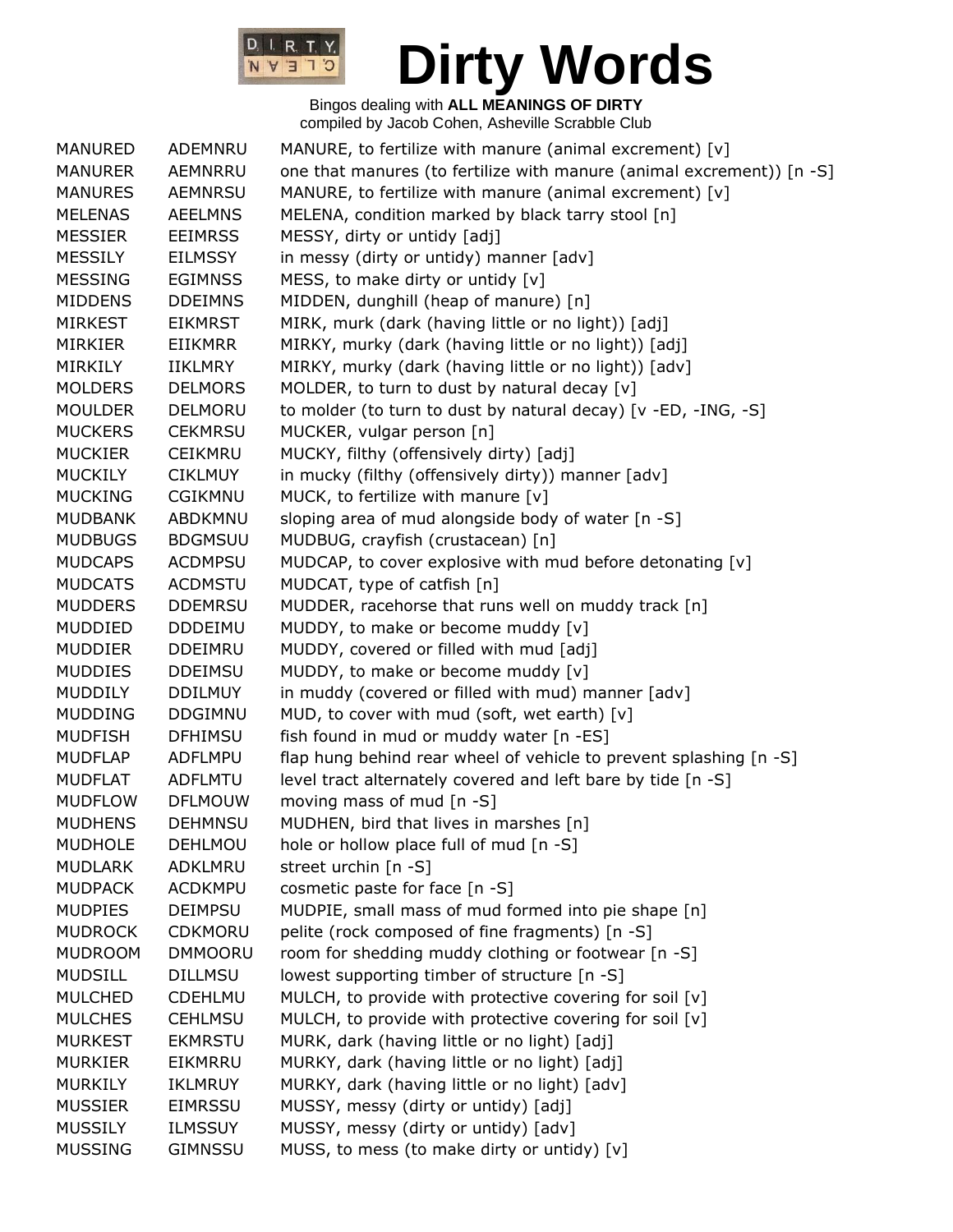

## Bingos dealing with **ALL MEANINGS OF DIRTY**

compiled by Jacob Cohen, Asheville Scrabble Club

| <b>MUSTIER</b> | <b>EIMRSTU</b> | MUSTY, having stale odor [adj]                                                        |
|----------------|----------------|---------------------------------------------------------------------------------------|
| <b>MUSTILY</b> | <b>ILMSTUY</b> | MUSTY, having stale odor [adv]                                                        |
| <b>MUSTING</b> | <b>GIMNSTU</b> | MUST, to become musty [v]                                                             |
|                |                | N Dirty 7s                                                                            |
| <b>NASTIER</b> | <b>AEINRST</b> | NASTY, offensive to senses [adj]                                                      |
| <b>NASTIES</b> | <b>AEINSST</b> | NASTY, something that is nasty [n]                                                    |
| <b>NASTILY</b> | <b>AILNSTY</b> | NASTY, offensive to senses [adv]                                                      |
| <b>NIFFIER</b> | EFFIINR        | NIFFY, stinky (emitting foul odor) [adj]                                              |
| <b>NIFFING</b> | <b>FFGIINN</b> | NIFF, to stink (to emit foul odor) [v]                                                |
| <b>NOISOME</b> | <b>EIMNOOS</b> | disgusting; harmful [adj]                                                             |
|                |                | O Dirty 7s                                                                            |
| <b>OBLOQUY</b> | <b>BLOOQUY</b> | abusive language [n -UIES]                                                            |
| <b>OBSCENE</b> | <b>BCEENOS</b> | indecent (not decent (conforming to recognized standards of propriety)) [adj -R, -ST] |
| <b>OOZIEST</b> | <b>EIOOSTZ</b> | OOZY, containing or resembling soft mud or slime [adj]                                |
| <b>ORDURES</b> | <b>DEORRSU</b> | ORDURE, manure [n]                                                                    |
| <b>OUTCROP</b> | <b>COOPRTU</b> | to protrude above soil [v -PPED, -PPING, -S]                                          |
|                |                | P Dirty 7s                                                                            |
| PEDOCAL        | <b>ACDELOP</b> | type of soil $[n -S]$                                                                 |
| <b>PERVERT</b> | <b>EEPRRTV</b> | to turn away from right course of action [v -ED, -ING, -S]                            |
| <b>PERVIER</b> | EEIPRRV        | PERVY, sexually perverted [adj]                                                       |
| <b>PIGGIER</b> | <b>EGGIIPR</b> | PIGGY, piggish (greedy or dirty) [adj]                                                |
| PIGGISH        | <b>GGHIIPS</b> | greedy or dirty [adj]                                                                 |
| <b>PIGPENS</b> | <b>EGINPPS</b> | PIGPEN, place where pigs are kept [n]                                                 |
| <b>PISSANT</b> | <b>AINPSST</b> | offensive word [n -S]                                                                 |
| <b>PISSERS</b> | <b>EIPRSSS</b> | PISSER, offensive word [n]                                                            |
| <b>PISSIER</b> | <b>EIIPRSS</b> | PISSY, offensive word [adj]                                                           |
| <b>PISSING</b> | <b>GIINPSS</b> | PISS, offensive word [v]                                                              |
| <b>PISSOIR</b> | <b>IIOPRSS</b> | public urinal [n -S]                                                                  |
| <b>PODSOLS</b> | <b>DLOOPSS</b> | PODSOL, podzol (infertile soil) [n]                                                   |
| <b>PODZOLS</b> | <b>DLOOPSZ</b> | PODZOL, infertile soil [n]                                                            |
| <b>POLLUTE</b> | <b>ELLOPTU</b> | to make unclean or impure [v -D, -TING, -S]                                           |
| <b>PONGIER</b> | <b>EGINOPR</b> | PONGY, stinky (emitting foul odor) [adj]                                              |
| <b>PONGING</b> | <b>GGINNOP</b> | PONG, to stink (to emit foul odor) [v]                                                |
| <b>POTTIES</b> | <b>EIOPSTT</b> | POTTY, small toilet seat [n]                                                          |
| <b>PRIVIES</b> | <b>EIIPRSV</b> | PRIVY, outhouse (toilet housed in small structure) [n]                                |
| <b>PUTREFY</b> | <b>EFPRTUY</b> | to make or become putrid [v -FIED, -ING, FIES]                                        |
|                |                | Q Dirty 7s                                                                            |
|                |                | <b>R Dirty 7s</b>                                                                     |
| <b>RACIEST</b> | <b>ACEIRST</b> | RACY, bordering on impropriety or indecency [adj]                                     |
| <b>RALPHED</b> | <b>ADEHLPR</b> | RALPH, to vomit (to eject contents of stomach through mouth) [v]                      |
| <b>RANKEST</b> | <b>AEKNRST</b> | RANK, strong and disagreeable in odor or taste [adj]                                  |
| <b>RATTERS</b> | <b>AERRSTT</b> | RATTER, animal used for catching rats [n]                                             |
| RATTIER        | AEIRRTT        | RATTY, infested with rats [adj]                                                       |
| <b>RATTILY</b> | <b>AILRTTY</b> | in manner suggestive of rats [adv]                                                    |
| RATTING        | <b>AGINRTT</b> | RAT, to hunt rats (long-tailed rodents) [v]                                           |
| <b>RATTISH</b> | <b>AHIRSTT</b> | ratlike (resembling rat) [adj]                                                        |
| <b>RATTONS</b> | <b>ANORSTT</b> | RATTON, rat [n]                                                                       |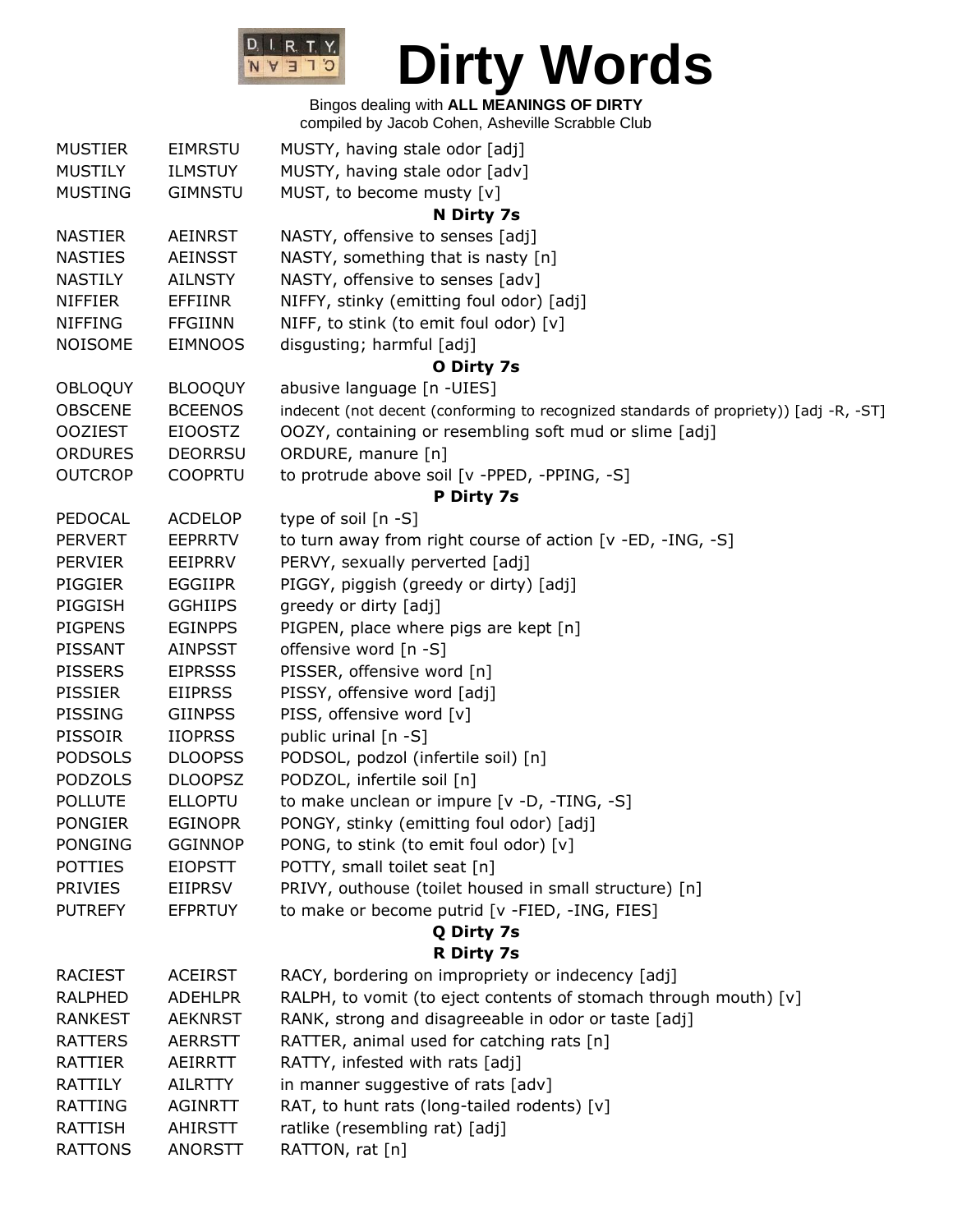

| <b>RATTRAP</b> | <b>AAPRRTT</b> | trap for catching rats [n -S]                                             |
|----------------|----------------|---------------------------------------------------------------------------|
| <b>RAUNCHY</b> | <b>ACHNRUY</b> | slovenly (habitually untidy or unclean) [adj -HIER, -HIEST]               |
| <b>REEKERS</b> | <b>EEEKRRS</b> | REEKER, one that reeks (to give off strong, unpleasant odor) [n]          |
| <b>REEKIER</b> | EEEIKRR        | REEKY, reeking [adj]                                                      |
| <b>REEKING</b> | <b>EEGIKNR</b> | REEK, to give off strong, unpleasant odor [v]                             |
| <b>REGOSOL</b> | <b>EGLOORS</b> | type of soil [n -S]                                                       |
| <b>RIBALDS</b> | ABDILRS        | RIBALD, one who uses crude language [n]                                   |
| ROILIER        | EIILORR        | ROILY, muddy (covered or filled with mud) [adj]                           |
| <b>ROILING</b> | <b>GIILNOR</b> | ROIL, to make muddy [v]                                                   |
| <b>RONIONS</b> | <b>INNOORS</b> | RONION, mangy animal or person [n]                                        |
| <b>RONYONS</b> | <b>NNOORSY</b> | RONYON, ronion (mangy animal or person) [n]                               |
| <b>RUBBISH</b> | <b>BBHIRSU</b> | to reject as worthless [v -ED, -ING, -ES]                                 |
| <b>RUNOFFS</b> | <b>FFNORSU</b> | RUNOFF, rainfall that is not absorbed by soil [n]                         |
|                |                | S Dirty 7s                                                                |
| <b>SANDPIT</b> | <b>ADINPST</b> | pit dug in sandy soil [n -S]                                              |
| <b>SCHLONG</b> | <b>CGHLNOS</b> | offensive word [n -S]                                                     |
| <b>SCHLUMP</b> | <b>CHLMPSU</b> | to go about lazily or sloppily dressed [v -ED, -ING, -S]                  |
| <b>SCHMUTZ</b> | <b>CHMSTUZ</b> | dirt, grime [n -ES]                                                       |
| <b>SCHTUPS</b> | <b>CHPSSTU</b> | SCHTUP, offensive word [v]                                                |
| <b>SCORIAE</b> | <b>ACEIORS</b> | SCORIA, refuse of smelted metal or ore [n]                                |
| <b>SCORIFY</b> | <b>CFIORSY</b> | to reduce to scoria [v -FIED, -ING, -FIES]                                |
| <b>SCUMBAG</b> | <b>ABCGMSU</b> | dirtbag (dirty or contemptible person) [n -S]                             |
| <b>SCUMMED</b> | <b>CDEMMSU</b> | SCUM, to remove scum (impure or extraneous matter) from [v]               |
| <b>SCUMMER</b> | <b>CEMMRSU</b> | one that scums (to remove scum (impure or extraneous matter) from) [n -S] |
| <b>SCUZZES</b> | <b>CESSUZZ</b> | SCUZZ, dirty or contemptible person [n]                                   |
| <b>SEPTAGE</b> | <b>AEEGPST</b> | waste in septic tank [n -S]                                               |
| <b>SEPTICS</b> | <b>CEIPSST</b> | SEPTIC, agent producing sepsis [n]                                        |
| <b>SEWAGES</b> | <b>AEEGSSW</b> | SEWAGE, waste matter carried off by sewers [n]                            |
| <b>SEWERED</b> | <b>DEEERSW</b> | SEWER, to clean or maintain sewers (underground conduits for waste) [v]   |
| <b>SHAGGER</b> | <b>AEGGHRS</b> | offensive word [n -S]                                                     |
| <b>SHAIRNS</b> | <b>AHINRSS</b> | SHAIRN, sharn (cow dung) [n]                                              |
| <b>SHEMALE</b> | <b>AEEHLMS</b> | offensive word [n -S]                                                     |
| <b>SHINOLA</b> | <b>AHILNOS</b> | offensive word [n -S]                                                     |
| <b>SHITBAG</b> | ABGHIST        | offensive word [n -S]                                                     |
| <b>SHITCAN</b> | <b>ACHINST</b> | offensive word [v -NNED, -NNING, -S] / offensive word [n -S]              |
| <b>SHITTED</b> | <b>DEHISTT</b> | SHIT, offensive word [v]                                                  |
| <b>SHITTER</b> | <b>EHIRSTT</b> | offensive word [n -S]                                                     |
| <b>SHLONGS</b> | <b>GHLNOSS</b> | SHLONG, offensive word [n]                                                |
| <b>SHLUMPS</b> | <b>HLMPSSU</b> | SHLUMP, to schlump (to go about lazily or sloppily dressed) [v]           |
| <b>SHLUMPY</b> | <b>HLMPSUY</b> | slovenly (habitually untidy or unclean) [adj]                             |
| <b>SLANGED</b> | <b>ADEGLNS</b> | SLANG, to use slang (extremely informal or vulgar language) [v]           |
| <b>SLEAZED</b> | ADEELSZ        | SLEAZE, to behave in sleazy manner [v]                                    |
| <b>SLEAZES</b> | <b>AEELSSZ</b> | SLEAZE, to behave in sleazy manner [v]                                    |
| <b>SLEAZOS</b> | <b>AELOSSZ</b> | SLEAZO, sleazoid (person of low morals or character) [n]                  |
| <b>SLIMIER</b> | <b>EIILMRS</b> | SLIMY, resembling slime [adj]                                             |
| <b>SLIMILY</b> | <b>IILLMSY</b> | in slimy (resembling slime) manner [adv]                                  |
| <b>SLIMING</b> | <b>GIILMNS</b> | SLIME, to cover with slime (viscous mud) [v]                              |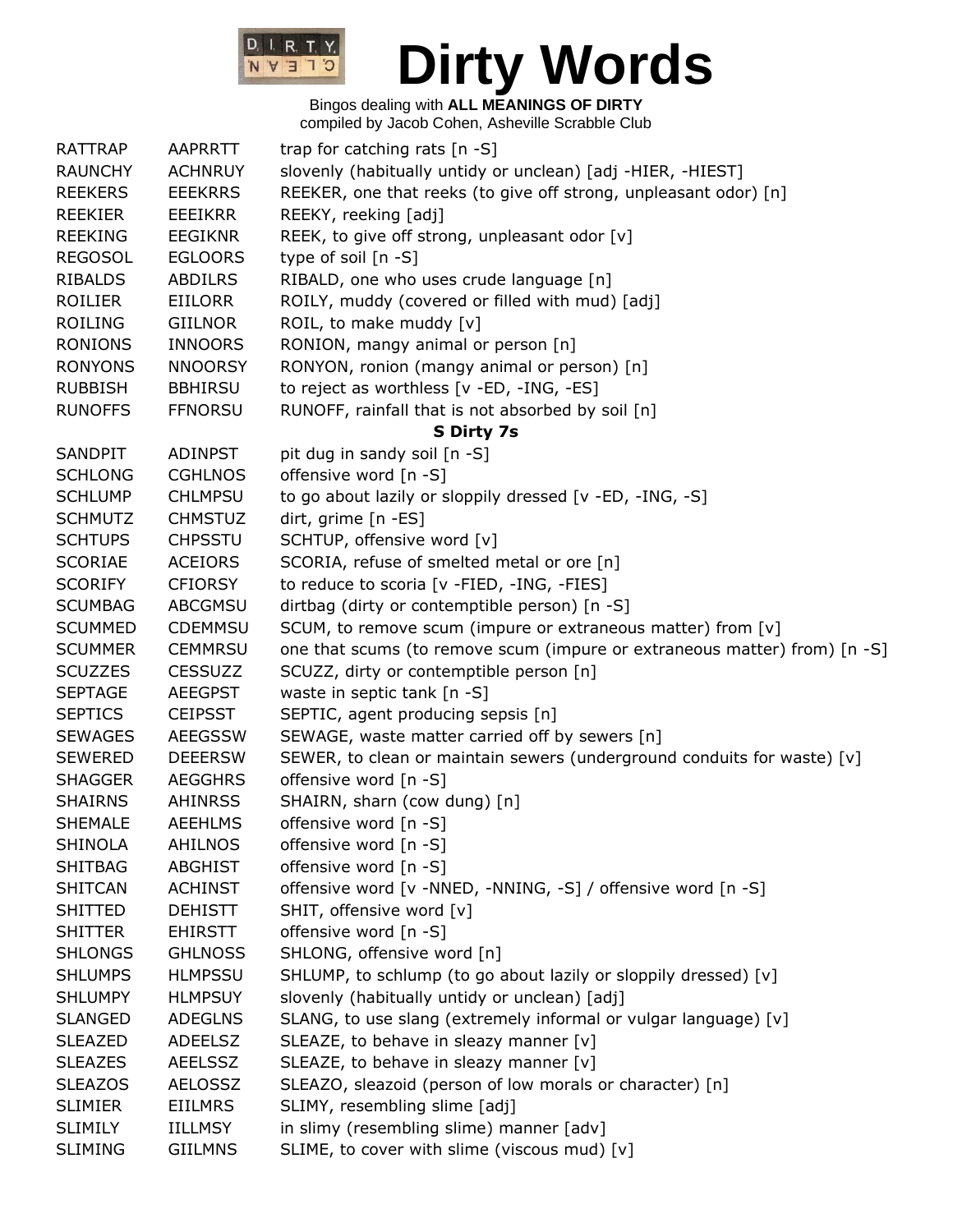

| <b>SLOPPED</b>    | <b>DELOPPS</b> | SLOP, to spill or splash [v]                                                                 |
|-------------------|----------------|----------------------------------------------------------------------------------------------|
| <b>SLOVENS</b>    | <b>ELNOSSV</b> | SLOVEN, slovenly person [n]                                                                  |
| <b>SLUBBER</b>    | <b>BBELRSU</b> | to stain or dirty [v -ED, -ING, -S]                                                          |
| <b>SLUDGED</b>    | <b>DDEGLSU</b> | SLUDGE, to form sludge (muddy mass or sediment) [v]                                          |
| <b>SLUDGES</b>    | <b>DEGLSSU</b> | SLUDGE, to form sludge (muddy mass or sediment) [v]                                          |
| <b>SLUMMED</b>    | <b>DELMMSU</b> | SLUM, to visit slums (squalid urban areas) [v]                                               |
| <b>SLUMMER</b>    | <b>ELMMRSU</b> | one that slums (to visit slums (squalid urban areas)) [n -S]                                 |
| SMEARED           | <b>ADEEMRS</b> | SMEAR, to spread with sticky, greasy, or dirty substance [v]                                 |
| <b>SMEARER</b>    | <b>AEEMRRS</b> | one that smears (to spread with sticky, greasy, or dirty substance) [n -S]                   |
| SMUDGED           | <b>DDEGMSU</b> | SMUDGE, to smear or dirty [v]                                                                |
| <b>SMUDGES</b>    | <b>DEGMSSU</b> | SMUDGE, to smear or dirty [v]                                                                |
| <b>SMUTCHY</b>    | <b>CHMSTUY</b> | smudgy (smudged) [adj -HIER, -HIEST]                                                         |
| SMUTTED           | <b>DEMSTTU</b> | SMUT, to soil (to make dirty) [v]                                                            |
| SOILING           | <b>GIILNOS</b> | SOIL, to make dirty [v]                                                                      |
| <b>SOILURE</b>    | <b>EILORSU</b> | stain or smudge [n -S]                                                                       |
| <b>SOOTIER</b>    | <b>EIOORST</b> | SOOTY, covered with soot [adj]                                                               |
| SOOTILY           | <b>ILOOSTY</b> | SOOTY, covered with soot [adv]                                                               |
| SOOTING           | <b>GINOOST</b> | SOOT, to cover with soot (black substance produced by combustion) [v]                        |
| <b>SORDORS</b>    | <b>DOORRSS</b> | SORDOR, sordid state [n]                                                                     |
| SQUALID           | ADILQSU        | marked by filthiness caused by neglect or poverty [adj -ER, -EST]                            |
| <b>SQUALOR</b>    | <b>ALOQRSU</b> | quality or state of being squalid (marked by filthiness caused by neglect or poverty) [n -S] |
| <b>STAINED</b>    | ADEINST        | STAIN, to discolor or dirty [v]                                                              |
| <b>STAINER</b>    | <b>AEINRST</b> | one that stains (to discolor or dirty) [n -S]                                                |
| <b>STENCHY</b>    | <b>CEHNSTY</b> | having stench (foul odor) [adj -HIER, -HIEST]                                                |
| <b>STIFFIE</b>    | <b>EFFIIST</b> | offensive word [n -S]                                                                        |
| <b>STINKER</b>    | <b>EIKNRST</b> | one that stinks (to emit foul odor) [n -S]                                                   |
| <b>STOURES</b>    | <b>EORSSTU</b> | STOURE, stour (dust) [n]                                                                     |
| <b>STOURIE</b>    | <b>EIORSTU</b> | stoury (dusty (full of dust)) [adj]                                                          |
| <b>SUBSOIL</b>    | <b>BILOSSU</b> | to plow so as to turn up subsoil (layer of earth beneath surface soil) [v -ED, -ING, -S]     |
| <b>SULLAGE</b>    | <b>AEGLLSU</b> | sewage (waste matter carried off by sewers) [n -S]                                           |
| <b>SULLIED</b>    | <b>DEILLSU</b> | SULLY, to soil (to make dirty) [v]                                                           |
| <b>SULLIES</b>    | <b>EILLSSU</b> | SULLY, to soil (to make dirty) [v]                                                           |
|                   |                | T Dirty 7s                                                                                   |
| <b>TAINTED</b>    | <b>ADEINTT</b> | TAINT, to touch or affect slightly with something bad [v]                                    |
| <b>TARNISH</b>    | <b>AHINRST</b> | to dull luster of [v -ED, -ING, -ES]                                                         |
| <b>TARTARS</b>    | <b>AARRSTT</b> | TARTAR, crust on teeth [n]                                                                   |
| <b>TIDIERS</b>    | <b>DEIIRST</b> | TIDIER, one that tidies (to make tidy) [n]                                                   |
| <b>TIDIEST</b>    | <b>DEIISTT</b> | TIDY, neat and orderly [adj]                                                                 |
| <b>TIDYING</b>    | <b>DGIINTY</b> | TIDY, to make tidy [v]                                                                       |
| <b>TOPSOIL</b>    | <b>ILOOPST</b> | to remove surface layer of soil from [v -ED, -ING, -S]                                       |
| <b>TRACHLE</b>    | <b>ACEHLRT</b> | to draggle (to make wet and dirty) [v -D, -LING, -S]                                         |
| <b>TRASHED</b>    | <b>ADEHRST</b> | TRASH, to free from trash (worthless or waste matter) [v]                                    |
| <b>TRASHER</b>    | <b>AEHRRST</b> | one that destroys or damages [n -S]                                                          |
| <b>TRASHES</b>    | <b>AEHRSST</b> | TRASH, to free from trash (worthless or waste matter) [v]                                    |
| <b>TUTTIES</b>    | <b>EISTTTU</b> | TUTTY, impure zinc oxide [n]                                                                 |
| <b>U Dirty 7s</b> |                |                                                                                              |
| <b>ULTISOL</b>    | <b>ILLOSTU</b> | reddish-yellow acid soil [n -S]                                                              |